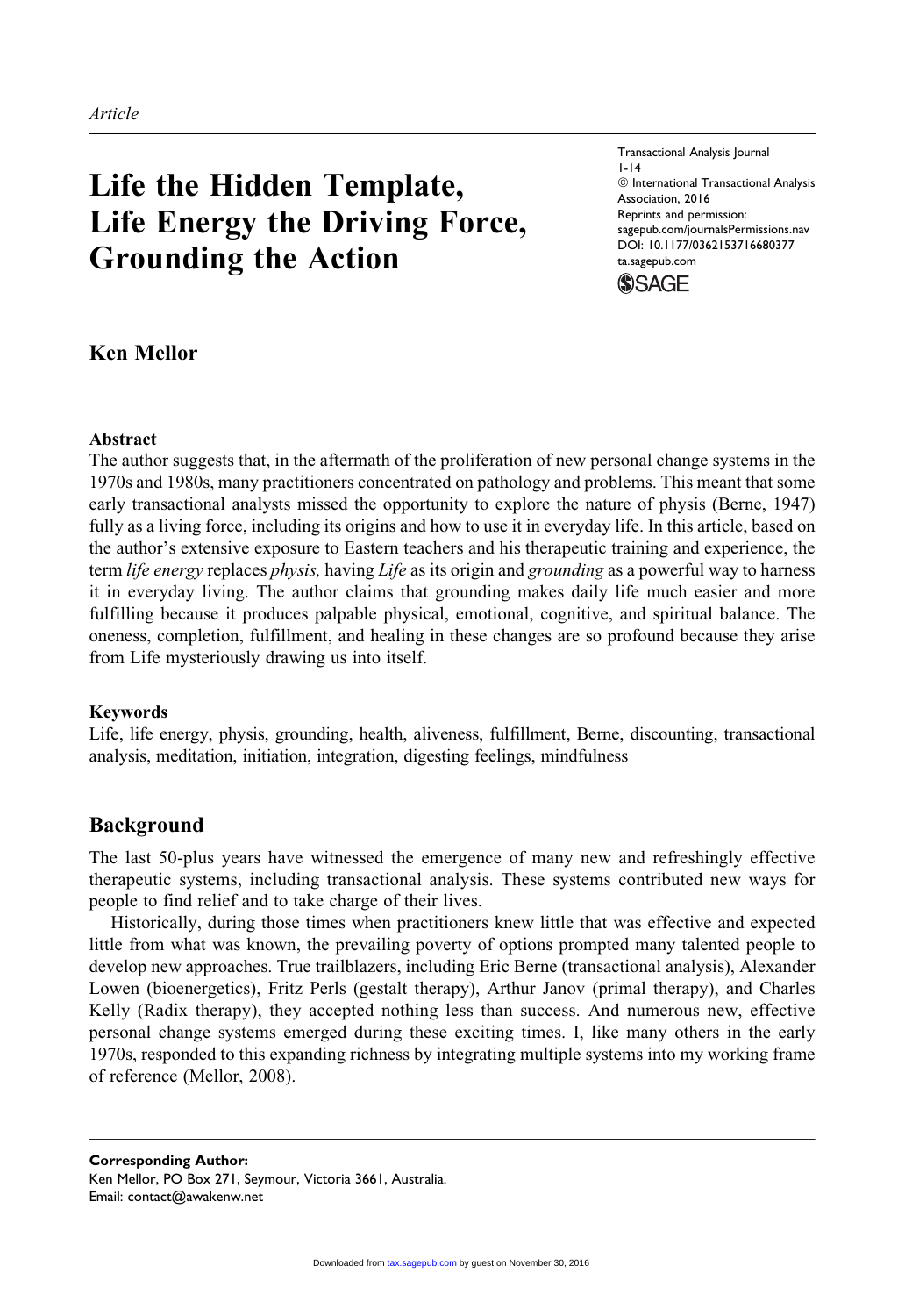#### Unexpected Outcomes

By the late 1970s and early 1980s, however, I realized that the practices of many of the new therapies were inadvertently misdirecting attention away from living healthy, happy lives to using their therapeutic processes as lifestyles. Berne's (1964, pp. 124-142) list of what he called ''Consulting Room Games'' included clear examples of corrupted therapeutic techniques blocking desirable outcomes.

Using a problem-solving model, I fell into the same trap. I concentrated on my clients' most troublesome problems, on practical solutions, and on persisting until each one was solved (Mellor, 1980, pp. 193-302). Once solved, and sometimes even before they were, I invited clients to present other problems. Soon, as they awoke each day, they surveyed their lives, diligently looking for other problems to solve using what I had taught them.

Regrettably, I had unintentionally also taught them that life is a problem to solve. And with the benefit of hindsight, this outcome was clearly inevitable. The medical model and problem-solving approaches still dominated thinking to a large extent at that time. Diagnosis and treatment of illness were the primary orientations of medicine, and problems were the starting point and remained the central focus in problem solving.

As a result, attention was often focused on what was not working, including illness, restriction, problems, conflict, dysfunction, and the like. Issues such as health, aliveness, freedom, creativity, joy, and fulfillment were significantly discounted. Moreover, when attention did include such factors, it tended to be secondary. This brings to mind two principles (Mellor, 2011, pp. 37-38):

- ''Where we start is where we finish unless we change our goals.''
- ''What we concentrate on is what we get.''

What I was still to learn was that I needed to begin with, and to pay attention to, aliveness, health, joy, satisfaction, and so on, including even their subtlest appearances in my daily life and the lives of my clients.

However, some practitioners (me included), by discounting the existence of life-supporting processes and capacities, inevitably disregarded better options as well (Macefield & Mellor, 2006, pp. 44-58; Mellor & Schiff, 1975, pp. 298-299). Consequently, little was discovered about life-oriented work in that era, and such techniques would remain largely unacknowledged and underused for about a decade more.

An excellent example of this bias in transactional analysis in the early 1970s relates to feelings. Many of the TA practitioners I knew at that time learned that there are four basic feelings: glad (happy), mad (angry), scared (frightened), and sad (grieving). Notice the three-to-one emphasis on discomfort-related feelings and the underrepresentation of emotions such as love, joy, contentment, peace, confidence, and so on.

In my opinion, however, had more practitioners realized back then that focusing on aliveness was preferable, the presence of the life energy that our attitudes and activities were hiding from us would have revealed itself much more quickly. In fact, with time, I and others would grapple with this and change our approaches significantly.

## Physis

For his part, Berne did seem, to some extent, to have realized the emphasis just described. Midgley (2003, p. 3) wrote, ''In his early book, A Layman's Guide to Psychiatry and Psychoanalysis, Berne (1947/1971) ... observed that 'there is something beyond all this—some force that drives people to grow, progress and do better' (p. 98)," which Berne called *physis*. Midgley also noted Berne's understanding of physis as something fundamental about life and living that is ''the growth force of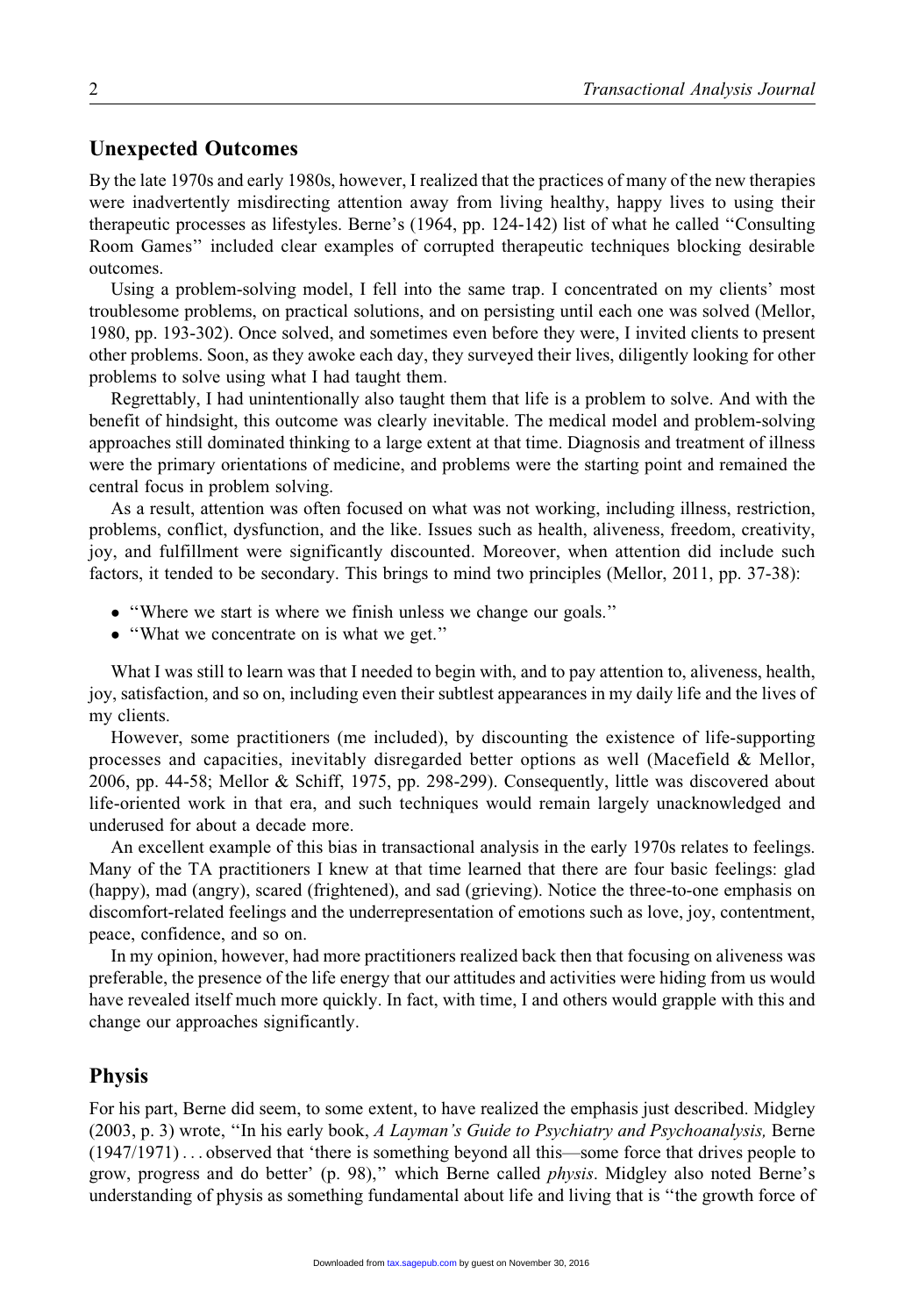nature which eternally strives to make things grow and to make growing things more perfect (p. 98).''

Cornell (2010) also observed that Berne suggested that physis is an essential factor ''in human nature that propel[s] individuals toward growth and vitality" (p. 244). Elaborating on this further, Erskine (2013) wrote, ''Physis is the source of our internal thrust to challenge acquiescence, to explore different ways of doing and being, to have aspirations, and to develop our full potential'' (p. 6).

## New Frame of Reference

I was unaware of physis in any form during the 1970s; however, I did become aware of other forces. The absence of meaningful purpose in my work at the time was producing a deepening sense of futility: ''I don't know what life is, and I'm supposed to be helping people to live it well.''

This ignorance prompted me to seek living exemplars of aliveness and, after finding them, to undertake more than 30 years of training with them. They were highly skilled masters of Eastern spiritual practices, in whom I found the profound embodiment of what I craved and the opportunity to open myself to and grow into the fulfillment I sought.

#### Life Energy in the Raw

The beautiful value of these teachers was the impact of their powerfully realized life energy (physis). It flowed into and through everything and everyone around them. These teachers were saturated with life energy, physically alive and overflowing with its powerful tingling vitality. My bodily experiences showed it to be real, not just a superstitious figment of my imagination. As it filled and coursed through me, its manifest reality saturated me (Mellor, 2010, Chapters 18, 19, 21, 36.). All my senses came to life and expanded. Just like two tuning forks in which the vibration of one sets off a vibration in the other, the resonance in these people set off a corresponding resonance in my body, feelings, thinking, and being, all of which drew me into profound alignment with them.

Perhaps surprisingly, I attended no classes in this training, for my direct experiences were my lessons (Mellor, 2010, Chapters 21-22, pp. 375-380). And life energy revealed itself to me as a powerful force, present and always flowing through me to the extent that I made myself available to it. All the time, the vibrant clarity in my teachers also opened and distilled me, dissolving imbalance, releasing new awareness, and confirming the inevitability of my personal expansion and awakening.

#### Other Sources

A vast literature still exists that recounts the experiences of others who have been through this kind of awakening. Sources such as the 2,400-year-old Yoga Sutras of Patanjali and the even older Mahabharata include ''manuals'' on how to become absorbed in and transformed by the flow of life energy (also known as Qi, Chi, prana, Shakti, Reiki, vital force, Kundalini, and more). Other more recent sources include Taimni (1961), Sri Nisargadatta Maharaj (1973), Paramahansa Yogananda (1983), Tweedie (1986), Ramana Marharshi (2001), and Kelly (2004).

#### Life

I think of Life (which I capitalize to differentiate it from the word life as we usually use it) as a fifth dimension, an existential state and not an experience, for our senses cannot detect it directly. Just like gravity and magnetism, both of which are hidden from our senses while having demonstrable influences in our world, Life is hidden from our senses, although it saturates everything in manifested reality. In fact, the supreme subtlety of its presence can be known directly only through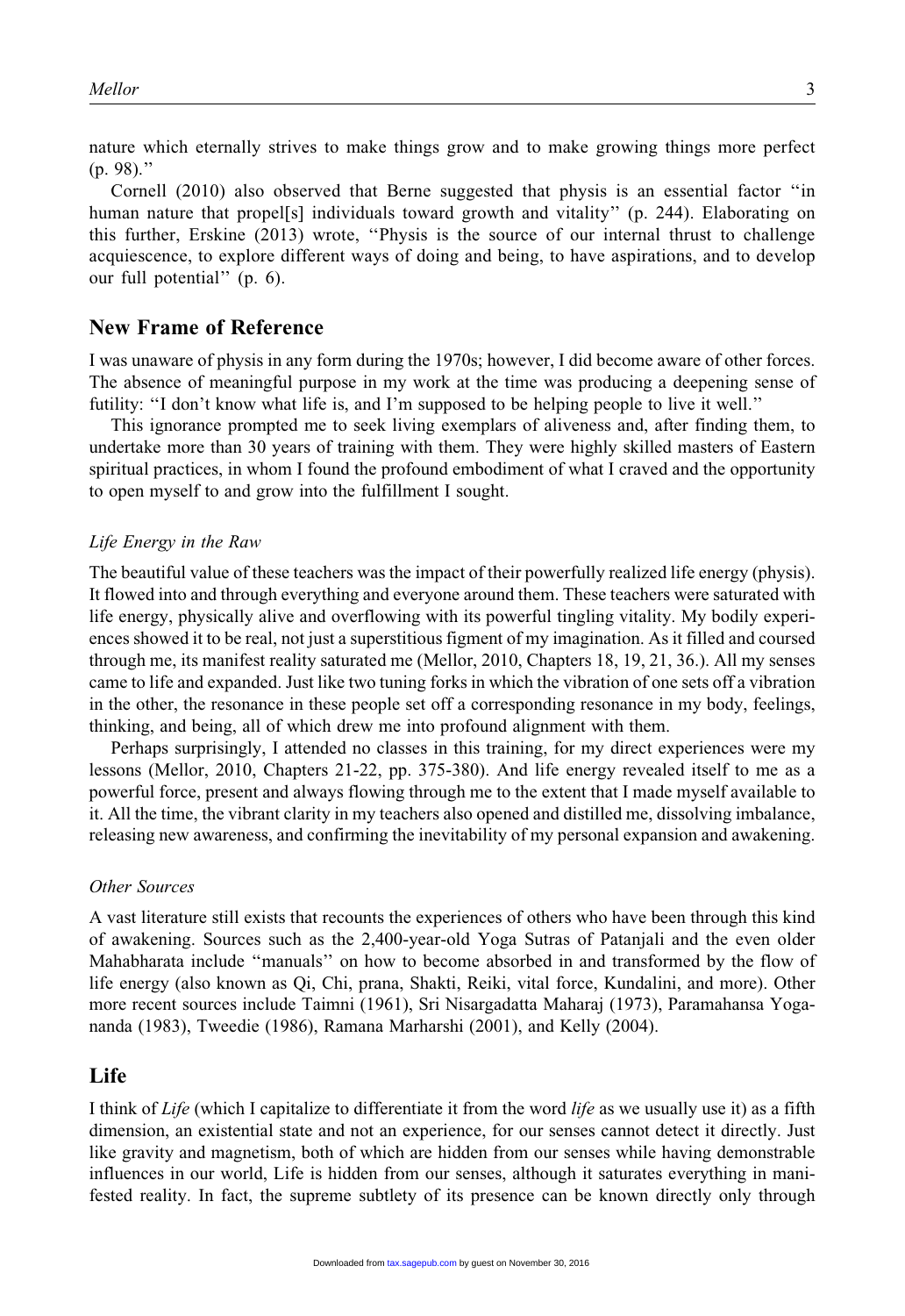practices and experiences that refine our systems enough to release us from the limiting density of space and time (Mellor, 2008, pp. 194-198), for example, by mastering various samadhi states (Taimni, 1961).

My understanding, also known by many people throughout history, is that the Life that underlies everything prompts union, vastness, love, joy, creativity, infinity, the void, completion, and wholeness: all saturated with a sense of presence, eternity, and transcendence. My experience is also that this fifth dimension, Life, in hidden ways saturates and powerfully influences everything in the fourdimensional physical world in which we live.

[When we perceive even hints of Life's presence:] there is no space – (up, down or across); no movement – (from one place to another); no time – (past, present or future); no duration – (everything is now); no things exist – (only the Infinite is); and there is no sense of self – (world, body, me, I or I-Am). (Mellor, 2011, p. 8)

Significantly, too, as we seek personal change and fulfillment, knowing Life is present can encourage us to open ourselves to its underlying reality. Although we only see the apple falling from a tree, not the gravity that compels the fall, gravity's influence is nonetheless real. Just so with Life. Life energy is obvious, whereas Life remains the hidden template (shape or pattern) into which we can, with full confidence, allow ourselves to dissolve—a process I will discuss later.

Although these experiences were almost entirely new to me in the beginning, many millions of people from ancient times to today have explored the nature of underlying reality and perceived things similarly. To do this, they immersed themselves in processes of awakening and enlightenment and taught others to benefit from what they had realized. Consider the following short list of past teachers:

- The many thousands of Vedic masters in India, teaching from as far back as 5000 years ago
- Lau Tsu, the Chinese Taoist author of the *Tao Te Ching*, who lived and taught in China in the sixth century BCE (Lau Tsu, 1972)
- Gautama Buddha, born about 550 BCE, whose teachings still have millions of adherents throughout the world
- Many Taoist, Zen, Sufi, shamanic, and other masters whose influences still prevail

## Flooding Insights

Once touched directly by the energy of the awakened people I met, a sense of deep knowing arose in me. With Life as the essence of everything, I realized that all differences could dissolve and that assumed separations and contentions, and the ''world of ten thousand things'' of Taoist teaching (Lau Tsu, 1972), were no longer the enduring reality. They stood in stark relief against the oneness of Life, revealing themselves to me as artifacts of lives anchored in and constricted by the space-time world of everyday living.

Clearly, my knowing was radically altered, as was my awareness of how to respond to people helpfully in therapeutic, educational, and other settings. Also, my insights seemed automatically to include an ease, depth, and sense of fulfillment in the results. Here are three examples:

- In couples therapy, I learned to work from the premise that couples are together because their dynamics are the same (like attracts like), which supports their efforts to change their lives with one another more directly than does concentrating on what is not working.
- When dealing with anger, fear, and sadness, the needed outcomes arise more quickly and powerfully when I focus attention on love, confidence, and happiness, respectively (Mellor, 2011, Chapters 18-19).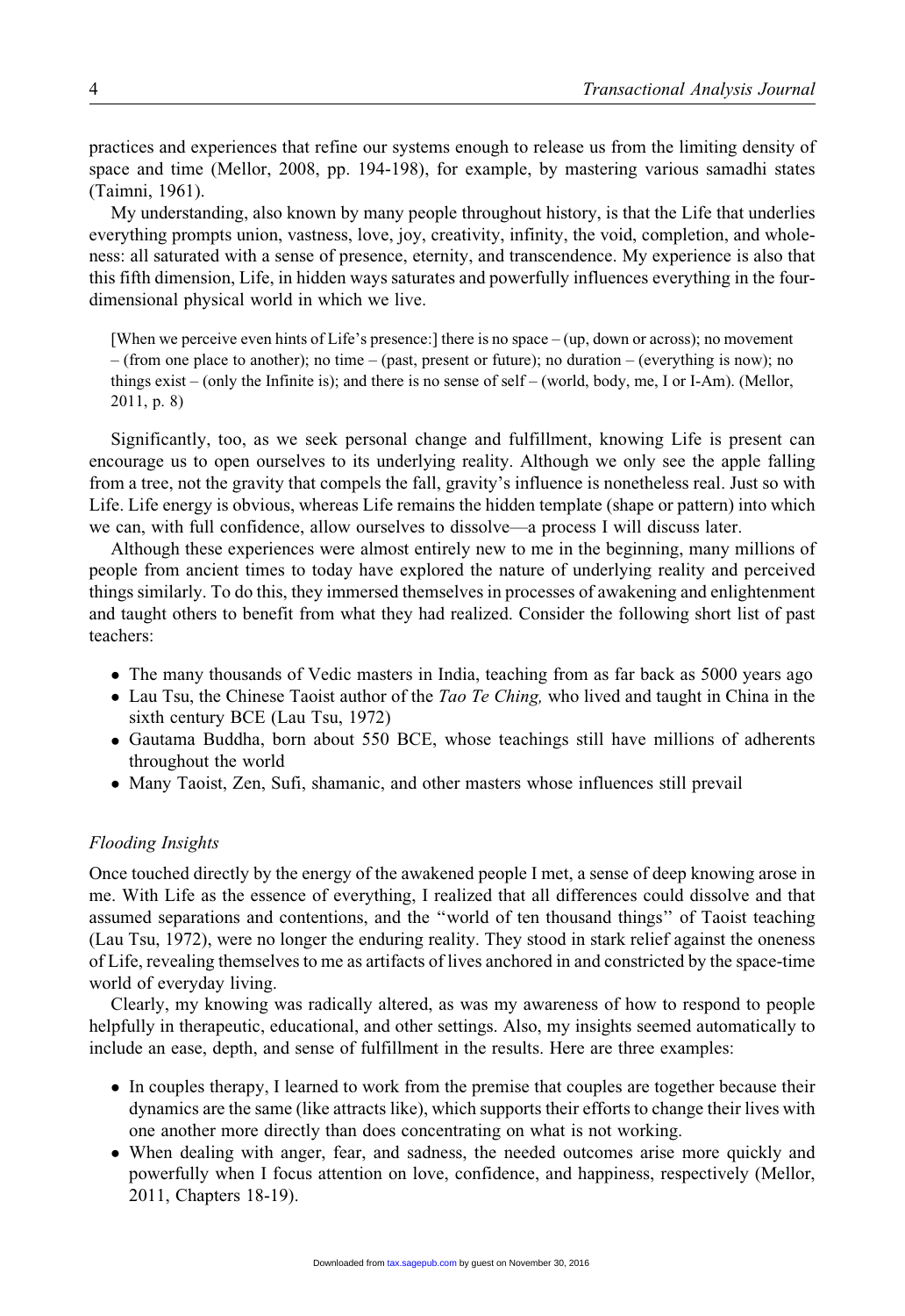• Concentrating on *accounting* rather than on *discounting* as a primary focus in my therapy and organizational consultations is much more fruitful (Macefield & Mellor, 2006).

#### Practical Outcomes

During the 1980s and 1990s, as my heightened awareness evolved, I systematically integrated these new ways of perceiving reality with my previous learning. Life's influence and wonder through life energy were compellingly present, not insubstantial notions of no practical use. They gave immediate impetus and intuitive guidance to action. They prompted understanding and led to the evolution of new and refreshingly robust ways of living, of understanding life, and of working with people, including deep relaxation, grounding, centering, spontaneous expressiveness, intimacy, opening to and merging with others, and integrating and digesting experiences. These developments and their use are all outlined and discussed in my article ''Autonomy with Integrity'' (Mellor, 2008).

Life energy, the active ingredient of Life in the world, saturated these new insights with naturalness and a fulfilling sense of presence. Compared with the past, I no longer lived as if in a darkened room with a small torch, only capable of creating shadowy reflections that hinted at confined aspects of what was real. Life energy now filled the room with its profound incandescence, illuminating everything internally and externally.

The practical testing of these new insights offered further confirmation of their validity and value. Fortuitously, the central importance of grounding, which I had started to explore and develop in the mid-1970s (Mellor, 1982), was immediately apparent. As I took clients through the grounding process, they quickly resolved current emotional conflicts, learned to manage intense recurring feelings, resolved impasses, and released themselves from inhibiting script injunctions. (See later in this article for how to do this and the obvious benefits.) And in subsequent years, I taught grounding to thousands of trainees, clients, and others.

By definition, ''People are grounded when they are physically aware via their five senses of the people, situations, and events around them, and simultaneously aware of the physical sensations in their bodies'' (Mellor, 2008, p. 188). Grounding also informed all the techniques I created by which people could enrich their lives. These include ways to promote relaxation, bonding with babies, centering, goal setting, claiming projections, resolving conflicts, promoting physical health, and experiencing intimacy. Many people also discovered that a deeply spiritual dimension was latent in the physicality of their bodies, an outcome also observed with mindfulness (Kabat-Zinn, 2013). Significantly, all these processes involve harnessing life energy as the driving force of change, using grounding as the primary action taken.

## Mapping Life, Life Energy, Awareness, and Grounding

In transactional analysis, we are accustomed to the three-circle stack for illustrating the inner and interpersonal dynamics between ego states. For mapping the relationships between Life, life energy, and the profound influence of awareness and grounding, however, I find Figure 1 more useful. Figure 2 illustrates the place of ego states in the new map.

#### Reading the New Map Is Straightforward

First, in Figure 1, think of the emptiness behind the lines as a vast field that extends to infinity in all directions. In the map, this is Life.

Second, I think of I-Am as the core self of the worldly being that has emerged from Life. It is the first arising of consciousness out of the unfathomable infinity that Life is. In the map, the central place of I-Am is shown as our core and as the spring or source through which life energy flows into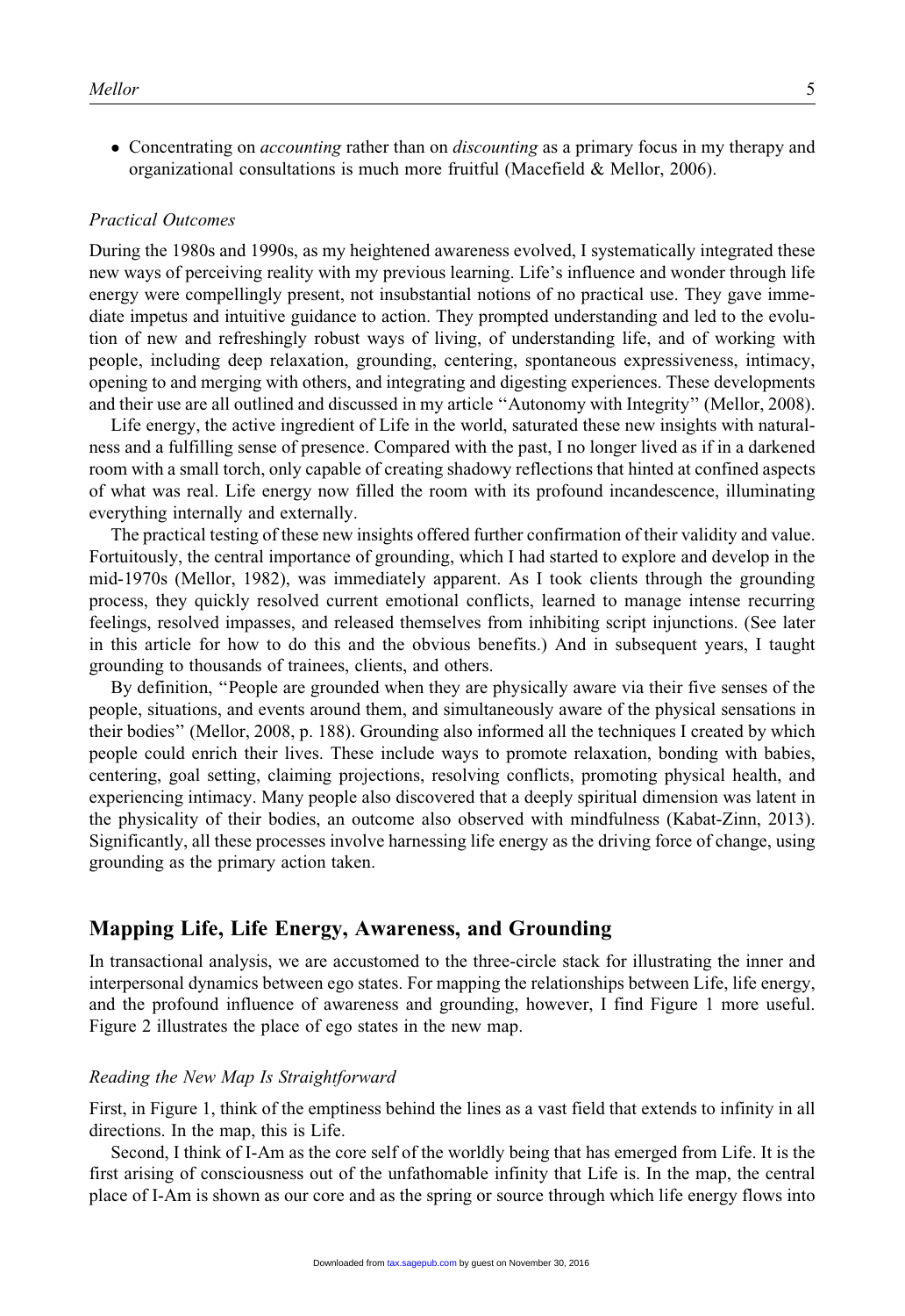

Figure 1. Mapping Life, Life Energy, Awareness, and Grounding.



Figure 2. The Ego States in the Map.

our systems. It is the beginning of its journey through increasingly dense layers of our awareness that unfold as it approaches, then enters the body's density in the four-dimensional world shown between the two circles. Chandran's (2007) article ''The Guru Within,'' in my view, artfully touches on the timelessness/spacelessness quality from Life that I-Am carries into consciousness, which highlights aspects of Life's oneness:

The guru within is at the center of consciousness... where polarities—self and other, the past and future—meet, merge, and ''cancel out'' ...[thereby losing] their individual identities and characteristics and synthesiz[ing] into a new entity that is more than the sum of the polarities. (p. 221)

My intention here, based on my direct experience, is to highlight the intense, continuous availability in us all of life energy and to provide a diagrammatic way of drawing attention to and emphasizing its healing capacity, its role in expanding consciousness, its imperative contribution to keeping us alive and well, and how to harness it in our everyday lives. Relating this to Berne,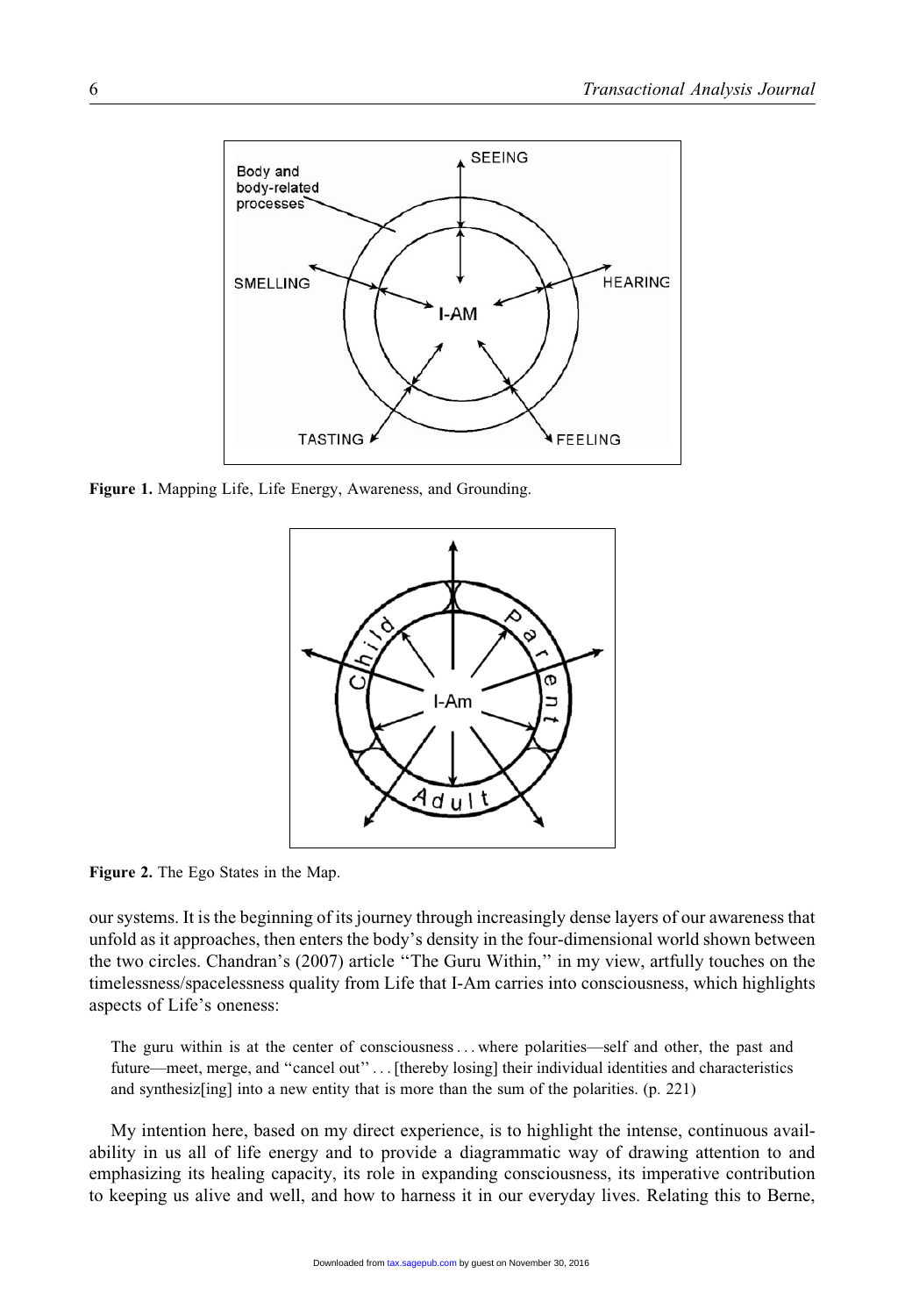Mellacqua (2016) wrote, ''[Mellor (2008, 2010)] expanded Berne's idea of autonomy by linking it to integrity and by placing the infinite core at the center of human personality as reflected in the I-Am state process in contrast to ego state processes'' (p. 151).

Third, the outer circle represents the skin and is a permeable threshold between our insides and the outside world. The inner circle is the layer of consciousness that enables our sensate awareness. The space between the two circles in Figure 1 represents our bodies and all our body-related processes. The arrows starting at the inner circle and extending out beyond the outer one depict the flow of life energy passing through every cell in our bodies and out into the surrounding physical world. The continuity of the two arrows from I-Am to the world outside depicts life energy's complete passage through our systems.

Fourth, the area contained by the two circles keeps I-Am in the space-time world (like the ego). It includes ego states as shown in Figure 2 and physical processes such as breathing, eating, digesting, moving, and so on. It also includes thinking, feeling, memory, fantasy, impulses, desires, hopes, dreams, language, personal history, patterns of behavior, and culture.

Fifth, everything we experience is accompanied by bodily sensations, including the flow of life energy through the body. And with a little practice, most people can learn to identify both the nature and location of their sensations. This capacity is essential because it is our awareness of the physical dimension of our experiences that opens us directly to life energy and promotes its flow.

Sixth, examples of sensations include hot-cold, tight-loose, sensitive-numb, pain-pleasure, congested-flowing, tingling-soothed, hard-soft, vibrant-relaxed, loud-quiet, discordantharmonious, pleasing-irritating, nothing-something, moving-still, empty-full, salty-poisonous, liquid-solid, foul-nectar, and sour-sweet.

Seventh, the direct experience of the sensations that people have is the most important because the conscious internal awareness of their sensations is what connects them to their inner world. Even so, we can profitably use the other words they use to indicate aspects of their current experiences. Words and phrases such as "anxious," "depressed," "thinking about the past," and so on are not sensations. However, they can fruitfully prompt us to say, for example, ''Tell me where that is in your body," "I'm curious to know what sensations you have right now," "Point to where that is in your body,'' and ''Notice those sensations, they are important.''

Eighth, sensory awareness of the outside world is depicted by the arrows starting at the inner circle and passing through the outer one into the world. Our five senses supply this physical awareness through seeing, hearing, touching, tasting, and smelling.

Ninth (note this), physical awareness in perceiving the outside world and knowing our bodily sensations is fundamental. Combined knowledge and integration of both keeps life energy flowing from I-Am through our systems into the outside world. This grounds life energy.

Further discussion ahead highlights the practical value of these different ways of describing the dynamic connections between Life, life energy, awareness, and grounding.

## Living Requirements

Living well depends on two fundamental elements:

- The first is the steady flow of life energy from I-Am into the world and back from the world to I-Am (notice the bidirectional arrows in Figure 1). Not surprisingly, a diminished flow interferes with our health and well-being (Mellor, 2008, 2011).
- The second is grounding (Mellor, 1982; 2008, pp. 188-190; 2011, pp. 51-62), which actively maintains and powerfully promotes an abundant flow of life energy. Grounding is also the means by which we maintain states of balance, equilibrium, strength, and expanded consciousness.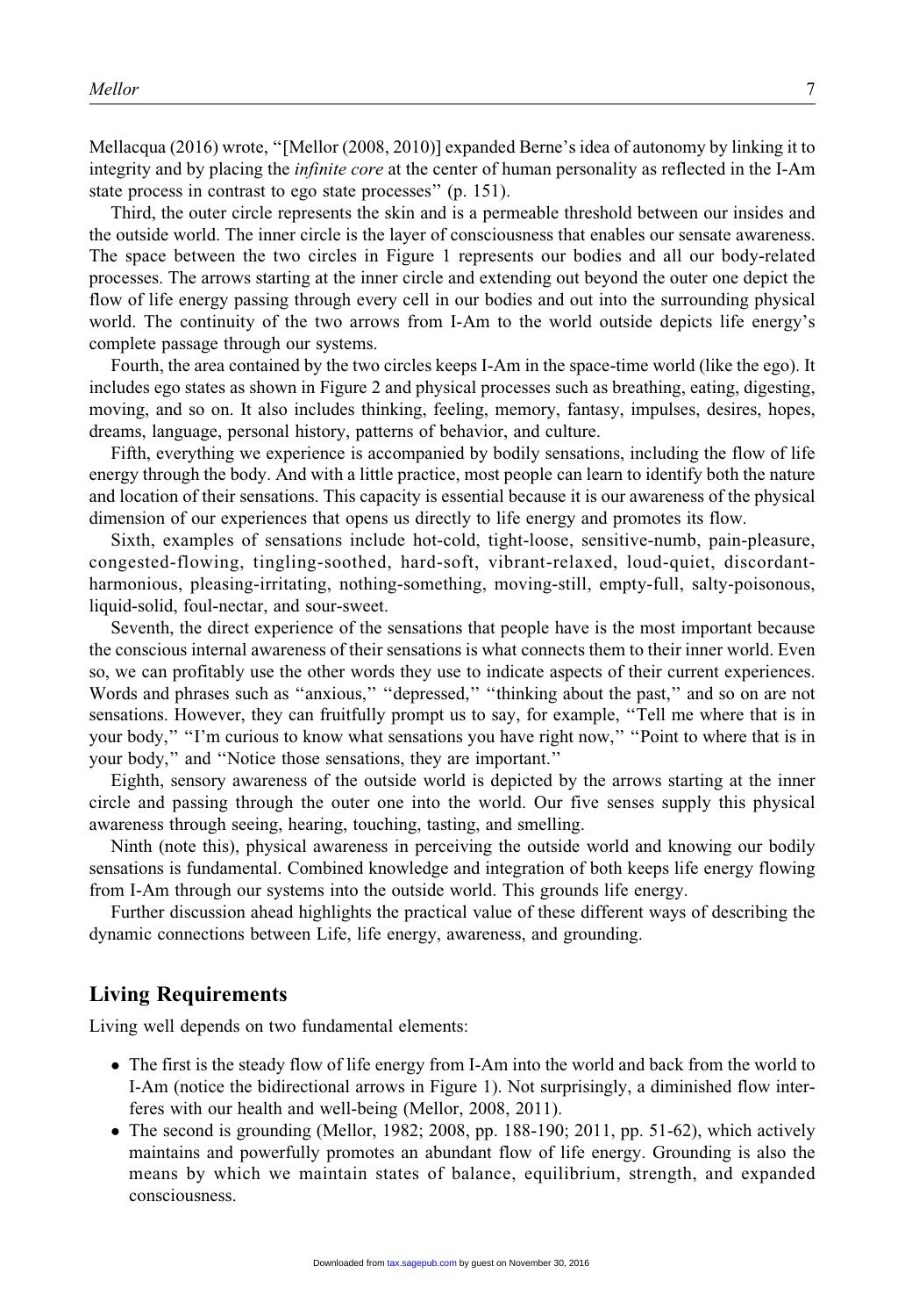

Figure 3. Reduced Energy Flow With Bodily Congestion.

#### Ungrounded Ways of Managing

My experience has shown that when the intensity of daily life seems too much for us, we have three main ways of managing the energy involved. We block or inhibit our awareness of (1) the sensations in our bodies (life energy), (2) the world around us (our perceptions), or (3) we do both. Each of these responses lessens how grounded we are. These three responses do reduce the intensity of our experiences, but this is usually only temporarily helpful because they bind the energy of our reactions inside or around our bodies. This leads to congestion and clogging and is not useful. This energy could be:

- Physical (e.g., pain, pleasure, tension, sexual feelings, etc.)
- Related to feelings or emotions (e.g., joy, love, confidence, sadness, anger, fear, etc.)
- From thoughts (e.g., ideas, insights, criticism, self-doubts, etc.)
- From perceptions (e.g., acute understanding, confusion, challenging ideas, etc.)
- From the flooding of expanded consciousness (e.g., ecstasy, existential despair, wonder, love, etc.)

In Figure 3, the congestion is shown by the dappled area between the two circles. In this example, the clogging is well advanced. The dotted lines on the arrows indicate reduced energy flow. Compare these states with the clarity between the circles and the continuity of the arrows in Figure 1.

There are two important issues here. First, restricting our awareness congests the body and the field around it with the energy that was fluid and free before becoming held. Second, it takes energy to keep restricting this collected energy. So, the energies, both of the experiences and of what holds them in, are held and unavailable. This holding reduces our overall vitality and capacity to function well (see Figure 4).

Second, when we remain open and available, we allow ourselves to stay aware and experience whatever is active in our bodies. Life energy keeps clearing our systems of both free and partially held energy, and the extra energy made available by this contributes to our health and fulfillment. Figure 4 illustrates a small example. To get a visual idea of the consequences of binding energy for years, imagine all of the areas inside and outside the body filled with deposits like the ones shown in Figure 4.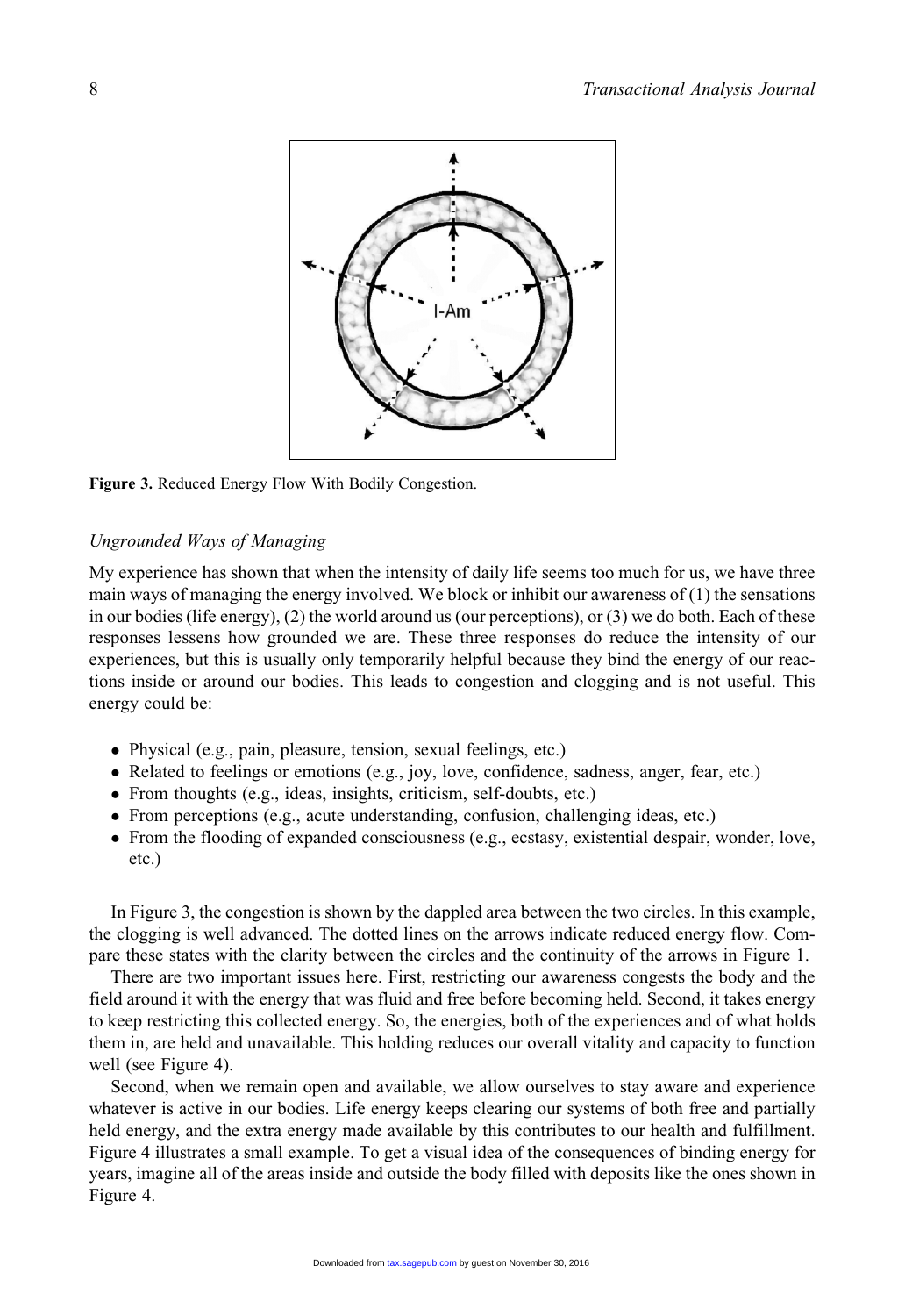

Figure 4. Held Life Energy In and Around the Body.

Happily, awareness is all that is necessary for life energy to keep flowing or to start it again if it is inhibited. So, to clear ourselves, all we need to do is to cultivate ongoing physical awareness by grounding ourselves. Importantly, physical movement frequently helps clear things more quickly. Moving loosens the body's grip on the energy and increases grounding. Furthermore, the results of this whole process are cumulative.

### The Digestive Process

An exciting outcome of grounding is the way it triggers what I call a *natural digestive process* (Mellor, 2008, pp. 194-196). This treats all of our available energies. Activated when life energy flows, the process deals with both the origins of our responses and the associated held energy clogging our systems. The energies released by this digestive process then nourish our consciousness with strength, resolution, and relief: All of it is life energy that nourishes our lives. ''The process [also] often brings us understanding and wisdom, clarity about past incidents, what to do now, and confidence in going ahead. ... [It] enriches us physically, emotionally, mentally, and spiritually'' (p. 195). It also taps into Life's presence as the template of what is possible in life.

When grounded, it is as if a highly trained and powerful healer-therapist takes over. Whatever this enlivening process is in us, it clearly draws on the wisdom of years of human evolution and acts with breathtaking acuity. It deeply connects us to I-Am, and, with Life's presence as the template for wholeness, it unerringly draws us into complete resolution. A similar resolution also occurs with mindfulness (Kabat-Zinn, 2013). Both involve bodily awareness, and what arises from that, and promote spiritual unfolding.

With grounding, we actively harness Life's hidden healing and digestive capacities when we fully embrace sensate experience (no matter how intense) and ensure our acute sensory awareness of the immediate environment. This also increases life energy's cleansing and digestive flow through the body and into the physical world. Interestingly, both grounding and mindfulness have significant roots in Eastern spiritual practices: grounding in Yogic and Samadhic orientations and mindfulness in Buddhism.

The results speak for themselves. Sometimes they seem minor, and other times they are so far beyond our usual expectations that they seem miraculous. For example, after an operation in 2004, I hemorrhaged for a week while daily also enduring an agonizing procedure. I concentrated on grounding the entire time to support my healing. Eventually, I was exhausted and deeply pessimistic about my capacity to recover. In that state, I dragged myself into a chair, all the while repeating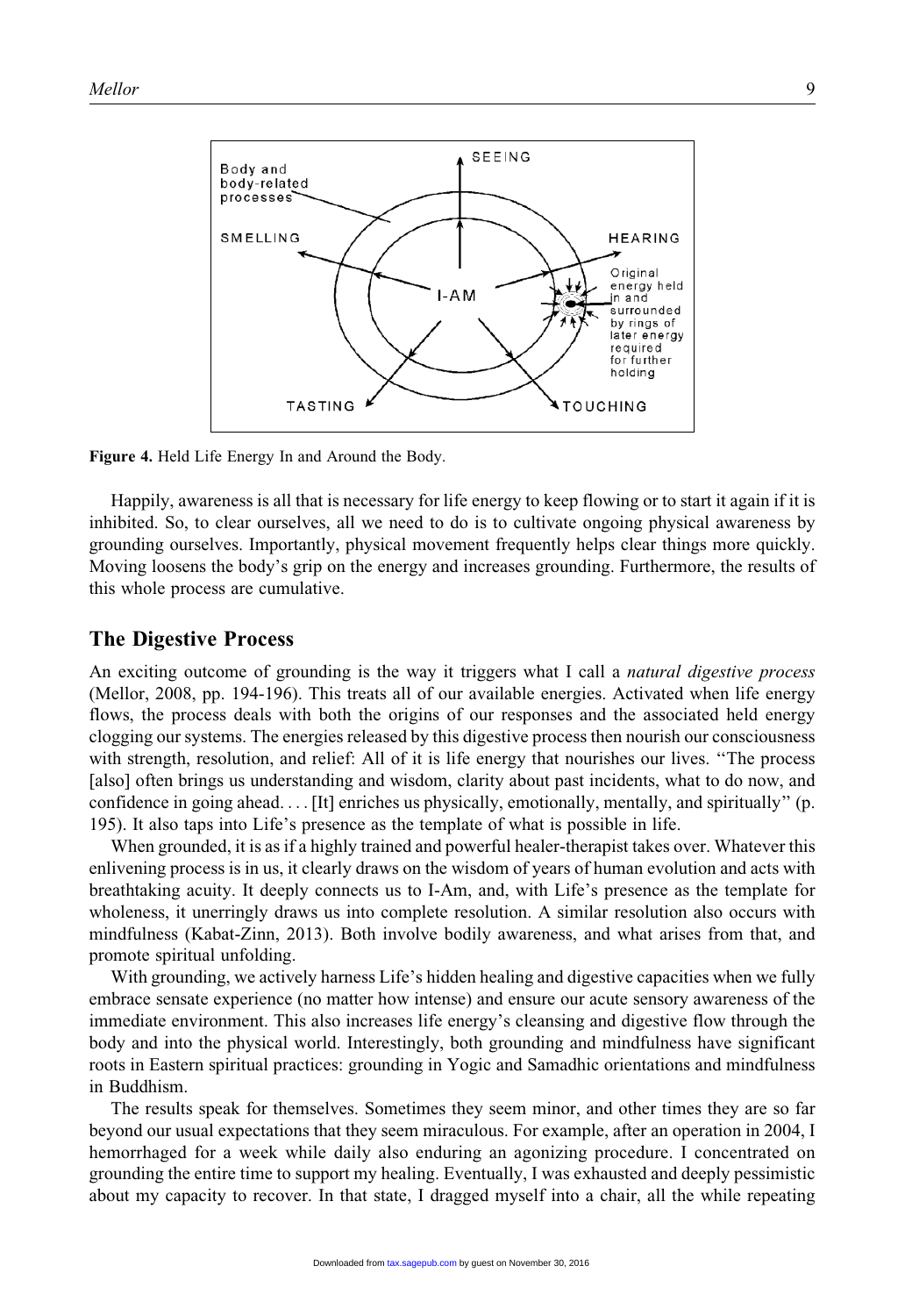''grounding, grounding, grounding ... '' until I could actively embrace the sensations of my dejection and pain. Twenty minutes later, my awareness suddenly and dramatically cleared and became what I knew was cellular consciousness. I also knew this was giving me the option to cure my body simply through my intent. I was healed at that moment. The bleeding stopped. What then followed was a cascading series of realizations about my birth as the second of twins, what in that birth had prompted me into psychotherapy, and why I was a workaholic (Mellor, 2010, pp. 440-447). More insights kept unfolding for another 6 years.

Even when used with more mundane issues, many of my clients and I have experienced the outcomes as profound. After an argument with a friend, for example, people can experience a new depth of understanding and a release accompanied by a sense of closure. These common outcomes makes grounding a powerful therapeutic process and personal self-management practice.

#### Common Benefits

Every event in our lives gives us the opportunity to ground ourselves and to experience the benefits of doing so. In fact, the experience of many hundreds of people shows that grounding ourselves regularly throughout the day makes a huge difference to our ongoing health and well-being. In my experience, grounding observably:

- Promotes general life balance in the form of physical ease, contentment, happiness, clarity, and harmony at the same time that it relieves, dissolves, digests, and removes discomfort
- Deeply resolves unfinished business
- Supports physical and emotional healing
- Empowers confidence when dealing with anticipated difficulties
- Establishes or restores emotional balance when people are upset
- Promotes clear thinking and clarifies confusion and other difficulties
- Digests all feelings, including strong feelings such as joy, love, excitement, rage, terror, grief, and panic and anxiety attacks

## Uses of Grounding

To deal with the myriad possibilities for using grounding, the next part of this article is divided into three sections: routine, challenging, and life-course uses. Each section includes its primary orientation, a plan, the action to take, hints, and specific suggestions on related grounding processes.

#### Routine Use

Primary Orientation. This use deals with the everyday events in life when all is smooth and easy. Everything is familiar, expected, and offers little challenge. When significant crises that shift people out of their natural balance arise, use the approach described in the next section on ''Challenging Use.''

The Plan. Make grounding routine, that is, a moment-by-moment part of life. Doing so helps us to consolidate ease in our lives and prepares us to deal more straightforwardly and thoroughly with times of challenge when they do occur.

The Action. Start a regular program to ground yourself for five to ten seconds at a time throughout the day. Choose the frequency that suits you: every hour or half hour or more frequently. When deciding, remember that the process only takes a few seconds at a time. Also, the longer you keep to the plan, the more routine each pause becomes. This program quickly expands awareness and balance, and after staying grounded becomes routine, we start to notice when we are ungrounded.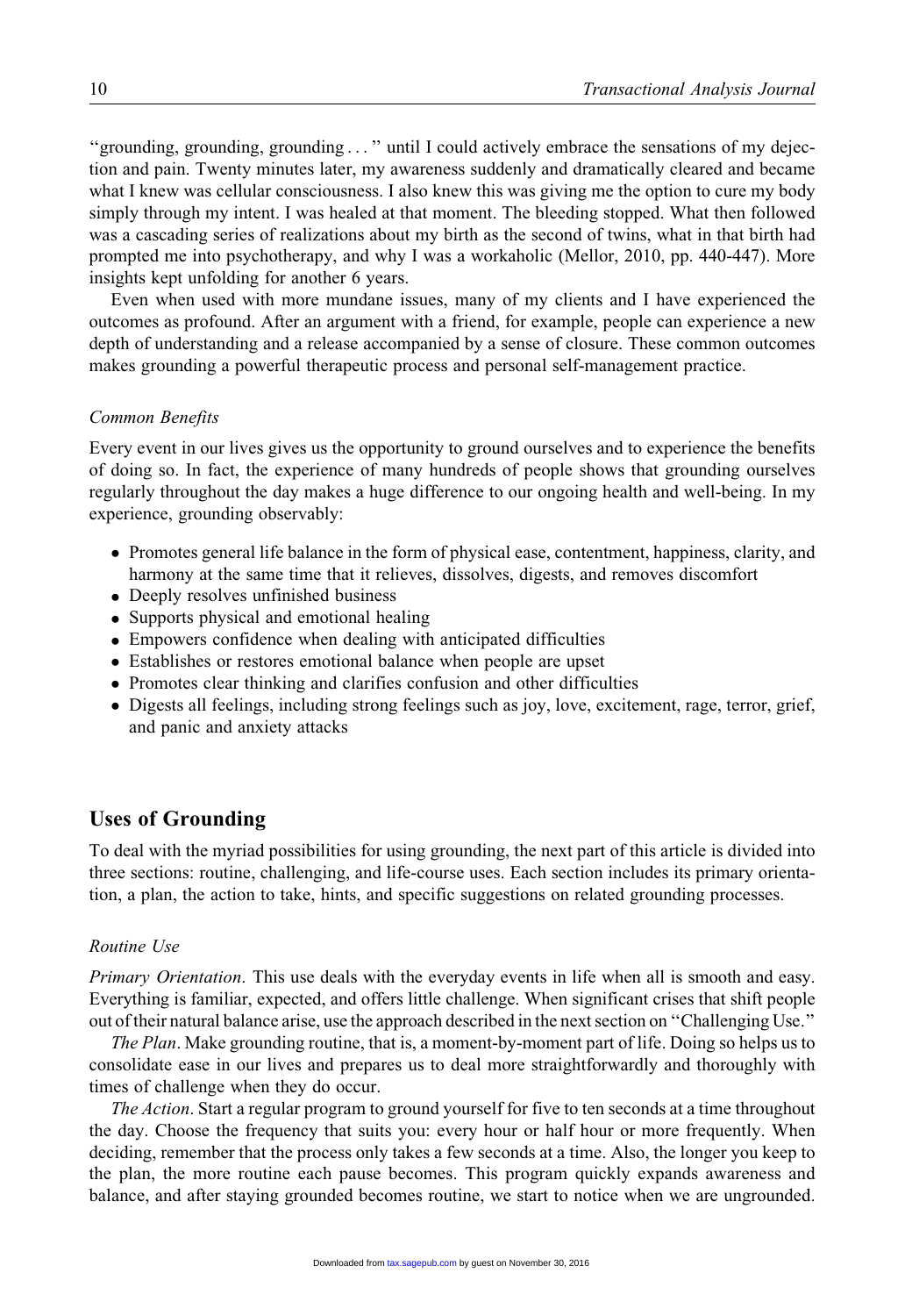This change signals that grounding, rather than discomfort, has become our prompt to seek equilibrium.

Hints. Others will barely notice the pause in what you are doing. You can choose several ways to remind yourself to become grounded, for example, just before telephoning someone or answering a call, while your car is stationary in traffic, before starting to drink or eat, or when talking to your children. Use your ingenuity. Using a timer is also helpful as a reminder: Smartphones, computers, and watches have timers.

The Grounding. Whether sitting, standing, or moving, do a quick body scan, seeking any noticeable sensations. If nothing seems to be there, then experience the nothingness, because nothing is a sensation. Check inside your belly, chest, neck, mouth, head, back, arms, legs, feet everywhere. Whatever is there, practice accepting its presence. You relax into it by softening your body.

Then notice the outside, too: the pressure of what is supporting you; the clothing against your body; the people, physical things, colors, shapes, illumination; the near or distant sounds, music, talking; any tastes in your mouth and any smells. Reach out and touch things too.

Do all of this quickly. Notice that your awareness is instantaneous and automatic the moment you pay attention to anything. Avoid trying hard. Practice makes the noticing easier. Remember you are practicing awareness, so actively and sequentially feel what you are touching, see what you are looking at, hear what you are listening to, and taste and smell what you are tasting and smelling. Do all of this quickly.

Then blend your external and internal awareness: Maybe choose one sensation inside of you and something you can sense outside of you. Keep it physical, and keep them together in your awareness just for a few moments.

It will take you a lot longer to read what I have just written here about grounding than to do it. So, to get you started, do it now for about a minute.

Also, take the 9-month challenge. Many people have been astounded at how different, clearer, easier, and more balanced they and their lives have become at the end of 9 months. A recording (Mellor, 1982) is a useful way of anchoring the steps.

#### Challenging Use

Primary Orientation. This use is for people who face intense challenges intermittently or regularly. These events are not routine and may involve feeling overwhelmed. They may end with a lack of resolution, a repetitious mulling over of each incident, or worrying about when the next one will occur. Such incidents can involve people, events, inner conflicts, physical conditions, strong feelings, outbursts of anxiety or passion, or recurring crisis situations.

The Plan. Learn to stay grounded and receptive as you deal specifically with the emotions, people, situations, and events that challenge you. Also, as you remember such incidents, learn to accept your responses and to ground yourself so you digest and release the remnants of the events.

The Action. Practice facing and accepting perceptions and experiences that you prefer not to have. By doing this, we learn to stay grounded when under extreme pressure. We commit ourselves to the physical: the sensations inside our bodies and the physical things and events around us.

Hints. When times are easy, practice the plan given for routine use. Doing so helps significantly because it deepens your experience, expands your repertoire when you are not under pressure, and builds your resilience for when you are. Also, find someone willing to help you to stay open and grounded when you are in the middle of challenging incidents. Think of using the telephone, text messages, emails, or personal contact.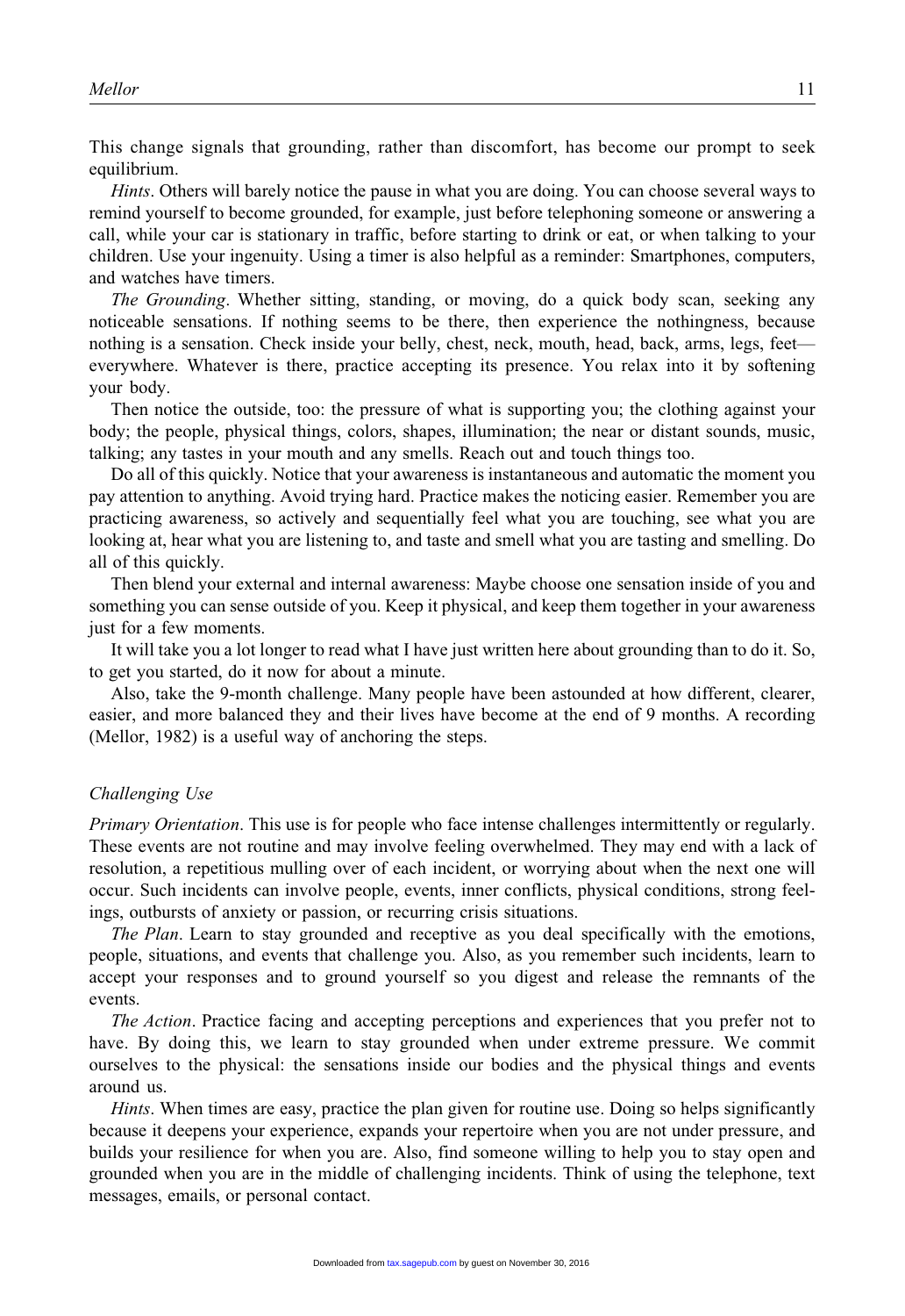Remember, when discomfort is high, grounding will still digest it and leave remarkable ease and balance in its wake. So persist. The recording mentioned earlier (Mellor, 1982) is a powerful aid before, during, and after such incidents. Also, while learning, find ways to limit your exposure to the events so you give yourself time to consolidate your learning.

The Grounding. The key to doing the grounding when in highly charged situations is to match the internal and external physical intensity. As you learn to stay available to the intensity of your experiences, practice staying engaged with them, and maintaining your groundedness, you will manage such situations with increasing confidence.

When your feelings or sensations are stronger than what is going on around you, you will need to increase the intensity of your connection to the outside. Our five senses give us five ways to do this. Grasp something close to you or make tight fists. Make your grip at least as strong as the intensity you experience inside. Squeeze harder until it is. Also, look fiercely at the things around you and visually draw them into you with a force equal to what is inside you. Open your hearing to make the intensity of the sounds match your feelings. Do the same with taste and smell: sniff actively and suck your tongue. You can also put on bright lights or loud music, smell something pungent, or cook something succulent or strongly seasoned.

Conversely, when outer experiences are stronger than inner sensations, you need to redress this balance. People born prematurely, some autistic people, and others who are hypersensitive experience such imbalances. In the extreme, they are unable to function in the world, which perpetually overloads them. Delacato (1984) highlighted this severe imbalance for autistic children and developed programs for managing the external intensity by supporting the person's capacity to deal with it by changing the environment. For example, use dark glasses and dully lit venues for hypersensitive eyes; ear plugs and quiet locations for ears; soft, soothing clothes for skin; and carefully selected food and physical settings for smell and taste.

After people establish the balance between inside and outside, relief follows quickly because they can then ground themselves in these challenging situations and manage life's demands. A panic or anxiety attack will evaporate as the necessary balance occurs.

#### Life Course Use

Primary Orientation. This use applies to people seeking advanced personal integration, heightened awareness, or the deep fulfillment possible from fruitful spiritual practices. Two qualities are usually strong with these people: Their objective is a very high priority, and they are committed to using everyday life as their classroom and teacher.

The Plan. Learn to accept every event in life as a reflection of the self, to claim and digest all experiences routinely, and to use every person and situation as the next step in your unfolding toward expanded consciousness.

The Action. The aim is to take back into ourselves those attitudes, expectations, behaviors, and so on that we have projected outside of ourselves. We do this by imagining we are identical in every way to what we perceive in other people or situations. The challenge in this is the need to identify with other individuals or situations as if we are the same, especially when we do not like what we face. Remember to ground yourself strongly enough to digest what you are claiming back into yourself.

Hints. Everything that happens outside of us is life energy prompting us to pay attention to another aspect of ourselves. If we do not accept this, my experience is that it will keep returning, often in more escalated ways, until we get the message and fully claim what we are noticing as our own. Think about repetitive experiences in your life. Also, think of people you know who keep acting in problematic ways. In these terms, they are doing so because the unfinished business in their systems keeps attracting people and events that carry similar issues. And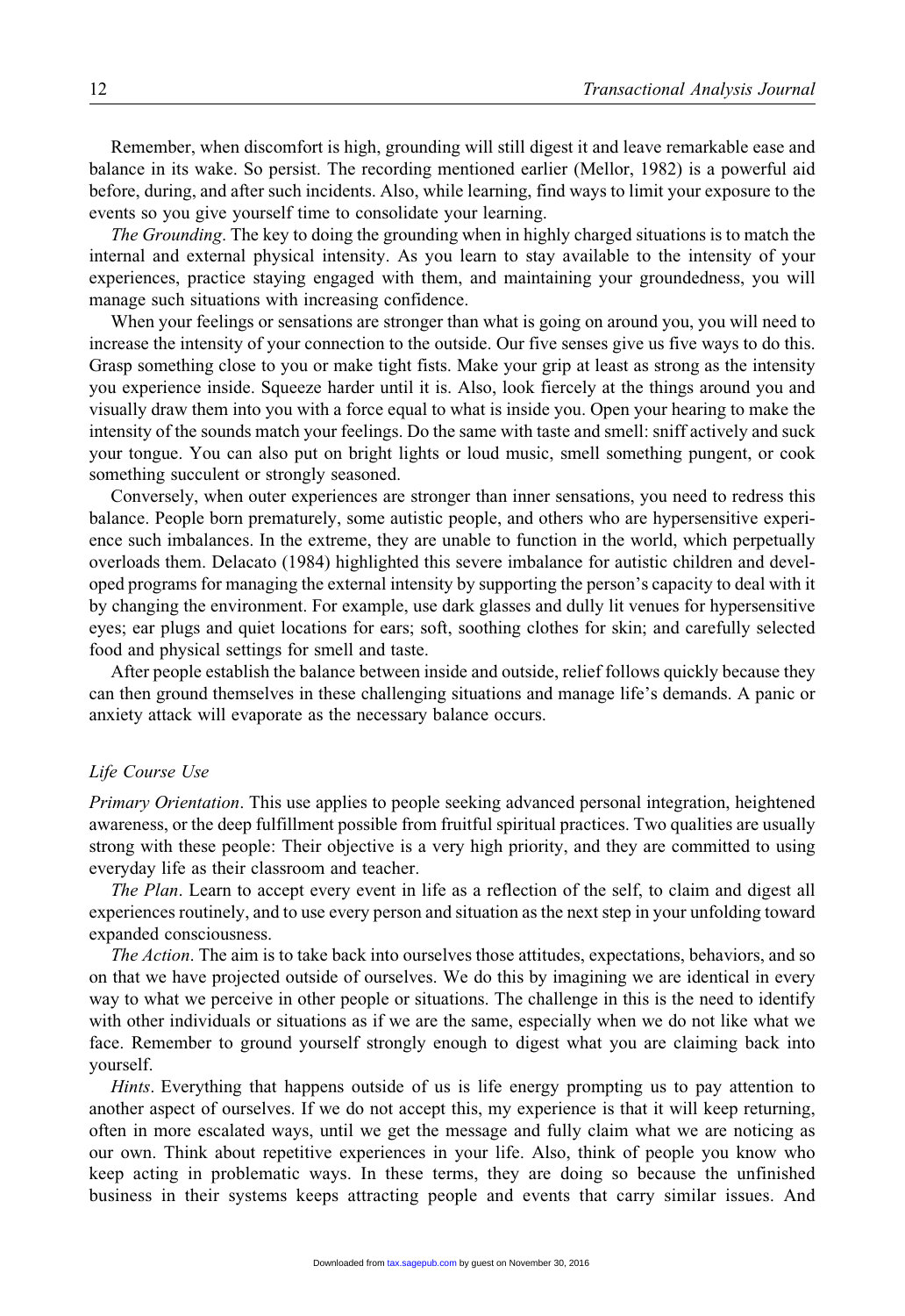interestingly, when they finally claim, accept, and digest these people and events, the repetition usually stops.

The Grounding. The grounding approaches described for routine and challenging circumstances are relevant here, although in this case, the primary goal of the grounding is to cultivate our capacity for intimacy: a complete alignment of consciousness, behavior, thinking, feeling, appearance, and so on with the other people and environments in which we are both located. Elsewhere I have described this process in detail (Mellor, 2008, pp. 192-194).

When conflicts, polarization, or impasses are present (Mellor, 2011, pp. 128-139), I recommend that you systematically identify with each aspect of the conflict, how it interacts with the others, and what your ideal outcome would be. It helps to have a step-by-step process by which to own all aspects of polarized situations (Mellor, 1988). Grounding is essential at every step because each one stirs held energy into action, freeing it so it is available for digesting. For example, when faced with someone we do not like, identifying with her or him and imagining all is resolved stirs up our reluctance, dislikes, and so on. Grounding can then digest all of that because the energy is mobilized and available for processing. Interestingly, as this approach unfolds, every aspect unrelated to the here and now is transformed into clear life energy that is as close to Life's template as possible.

## Conclusion

Life energy (physis) is more than just a force of nature impacting us as we live. It is our very aliveness at work in our systems. The nature of its prompting, as the ancients knew, comes from a source beyond the reach of everyday consciousness, from Life, a fifth dimension that gives existence to and sustains everything captured by space and time. Although beyond sensory experience and description, Life's oneness, wholeness, completion, and so on perpetually impact us, drawing us into alignment with it, the hidden template of our fulfillment. Our participation is crucial, and grounding gives us the means to do that by starting with our bodies and living the resulting bodily awareness. Grounding promotes the clearing and opening of our systems and the heightened flow of life energy through us, which leads to deep fulfillment. Thousands of people have practiced grounding since its introduction, and, as with mindfulness meditation, there are great opportunities for researching grounding's claimed effectiveness in thousands of settings similar to those in which research on mindfulness has already been done.

#### Declaration of Conflicting Interests

The author declares no potential conflicts of interest with respect to the research, authorship, and/or publication of this article.

#### Funding

The author received no financial support for the research, authorship, and/or publication of this article.

#### References

Berne, E. (1947). The mind in action. New York, NY: Simon and Schuster.

Berne, E. (1964). Games people play: The psychology of human relationships. London, England: Penguin Books.

Chandran, S. (2007). Connecting with the guru within: Supervision in the Indian context. Transactional Analysis Journal, 37, 218–226.